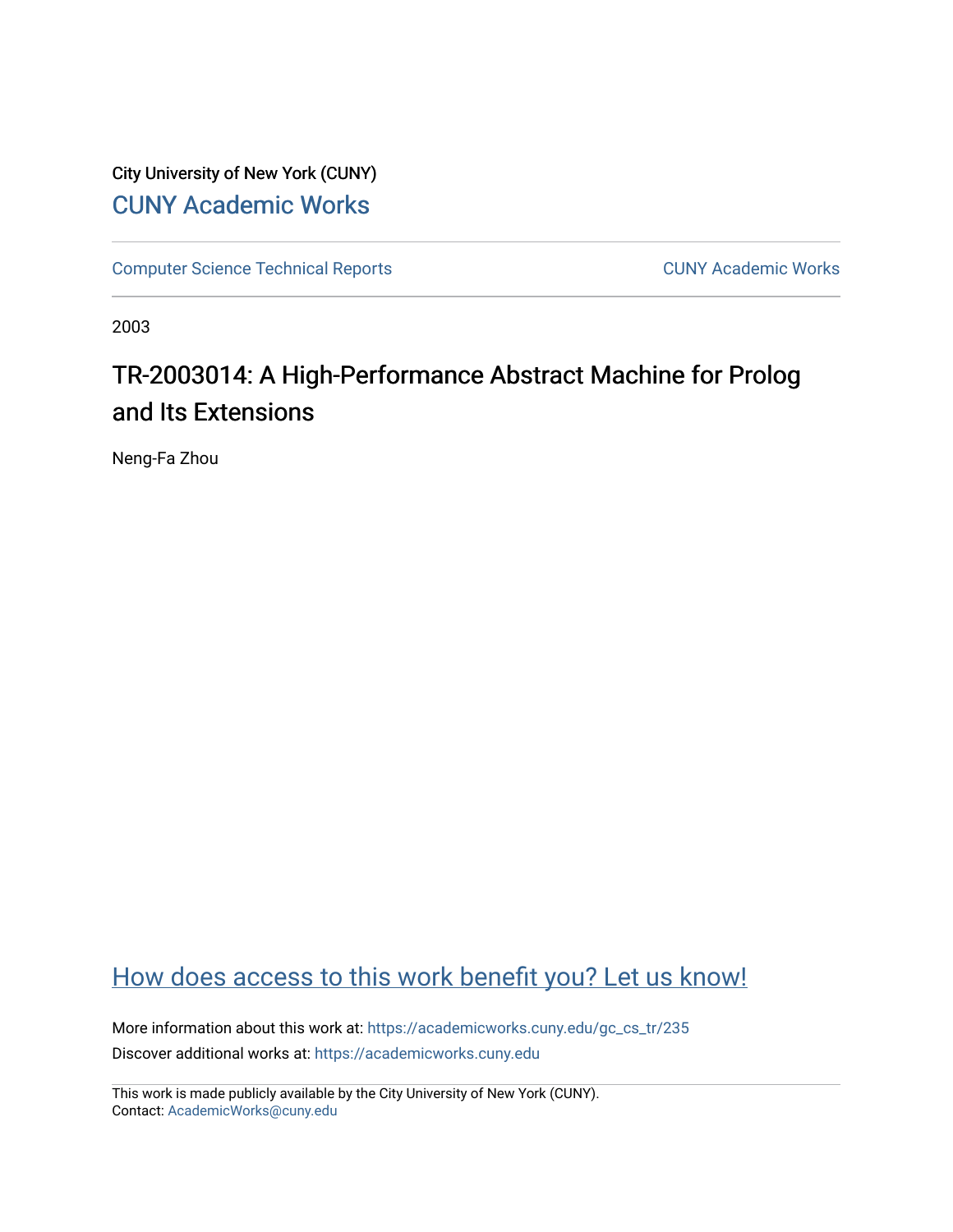# **A High-Performance Abstract Machine for Prolog and its Extensions**<sup>∗</sup>

Neng-Fa Zhou

Department of Computer and Information Science Brooklyn College & Graduate Center The City University of New York zhou@sci.brooklyn.cuny.edu

# **Abstract**

This paper describes the design and the implementation of the TOAM (Tree-Oriented Abstract Machine) for Prolog and its extensions. The TOAM, as a Prolog machine, is based on the famous WAM model but differs from it in argument passing, stack management, and clause indexing. The original TOAM for Prolog was designed over ten years ago and the architecture was published in ACM TOPLAS in 1996 [26]. Since then, the machine has been extended to support several extensions of Prolog, including even-driven action rules, constraint solving, and tabling. The stack management scheme of the TOAM proved to be amenable to these extensions. The TOAM is employed in B-Prolog, a complete and efficient CLP system. The finite-domain constraint solver and the tabling system in B-Prolog represent the state-of-the-art implementations. This paper reviews the evolution of the TOAM as a Prolog machine, describes the changes needed to support the extensions, and reports the result of a comparison of B-Prolog and many other systems.

# **1 Introduction**

The WAM [22, 2] has served as a good starting point for the design of many Prolog machines [17, 7]. Most of the machines are not drastically different from the original WAM. In the WAM, arguments of a call are passed through argument registers and two kinds of frames, namely *environments* and *choice points*, are used for storing information associated with calls. The original version of the TOAM [25] followed the same design, but provided a set of instructions for encoding *matching trees*, an intermediate representation of clauses.

In 1991, a question puzzled us for some time: "Is it really worth it to use argument registers in a software implementation of the WAM?". In a software implementation, registers are simulated by using memory. It is true that registers are faster than stack slots to access even in a software implementation since addresses of "registers" can be computed at load time. Nevertheless, since registers have to be saved and restored for nondeterminate predicates (predicates that have multiple applicable clauses) and non-binary clauses (clauses that have more than one call in the bodies), the advantage of fast access can be easily overshadowed by the traffic between registers and the stack.

We decided to try the alternative scheme of passing arguments through the stack. The result was a new version of TOAM [26]. As far as argument passing is concerned, the TOAM is more like the Pascal machine [1] and the JVM [12] than the WAM. A frame is used for each call regardless of whether the predicate is binary or nonbinary/determinate or nondeterminate. In addition to the arguments, a frame holds a different set of information depending on the type of the predicate.

Since 1996, the TOAM has been extended to support several extensions of Prolog, including even-driven action rules (AR), constraint solving,

<sup>∗</sup>Technical Report, CUNY CS , 2003.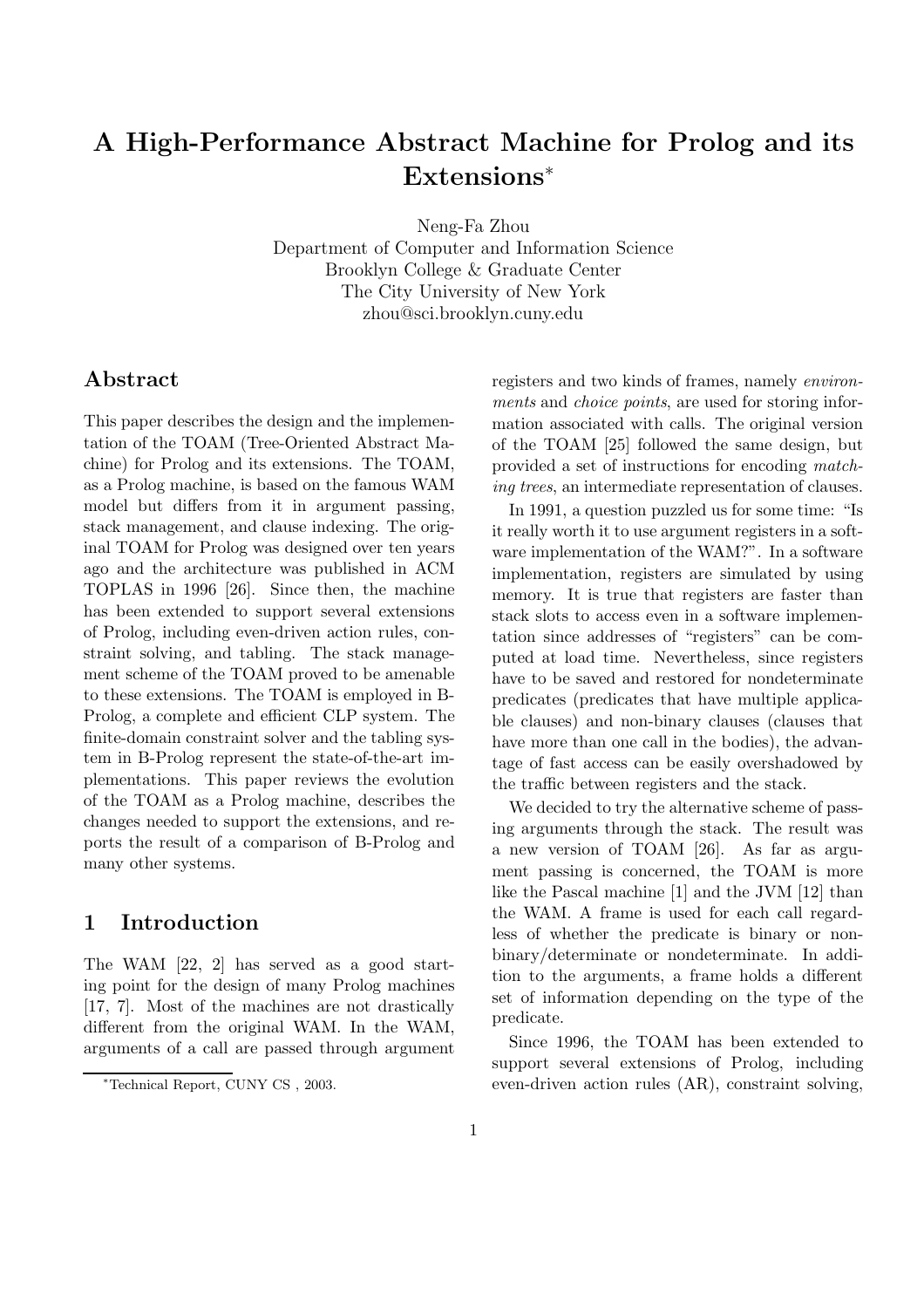and tabling. The stack management scheme of the TOAM proved to be amenable to these extensions.

The lack of facilities for programming *active* calls that can be reactive to the environment has been considered one of the weaknesses of logic programming. AR is an extension of Prolog designed to overcome this weakness. In AR, a call can be suspended when certain conditions are satisfied and can be activated by events. For such a call, a new type of frame, called *suspension frame*, is introduced into the TOAM. AR has been used to implement several constraint solvers in B-Prolog [27] including a very fast finite-domain constraint solver. If arguments were passed as in the WAM through registers, the registers would have to be saved on each suspension and restored on each activation of a call, and therefore the constraint solvers would not be as fast.

The TOAM was recently extended to support tabling, a technique that can get rid of infinite loops and redundant computations in the execution of recursive logic programs [28]. The main idea of tabling is to memorize the answers to calls and use the answers to resolve their variant descendents. Our tabling method differs from suspensionbased systems such as XSB [18] in that it relies on iterative computation rather than suspension to compute fixpoints. For a tabled call, a new type of frame, called *tabled frame*, is introduced. Our early implementation was several times slower than XSB due to re-evaluation of tabled calls [28]. Our latest implementation, which incorporates several optimization techniques for avoiding redundant reevaluation, competes favorably well with XSB in speed and outperforms XSB significantly in space efficiency.

This paper aims at providing a detailed description of the TOAM for Prolog and the extensions. The TOAM is the result of a research project that has lasted for over a decade. This paper reviews the evolution of the TOAM as a Prolog machine and describes for the first time the changes needed to support action rules, constraint solving and tabling. It also reports the result of a comparison of B-Prolog and many other systems.

### **2 The TOAM for Prolog**

This section presents the architecture of the TOAM for running Prolog programs. Prolog is a dynamically typed language. Like in the WAM, data in the TOAM are all tagged. Free variables are represented as self-referencing pointers. A variable needs to be *dereferenced* to get its value.

#### **2.1 Data Areas**

The TOAM uses all the data areas used in the WAM. The *program area* stores the byte code instructions of loaded programs, the symbol table, and dynamic clauses created during program execution. The *heap* stores terms, mostly structural terms, created during execution. The register H points to the top of the heap. The *trail* stack stores those updates that must be undone upon backtracking. For each update, the address of the memory cell that was updated and the old content of cell are stored. This trailing scheme, called *value trailing*, is needed for primitives such as setarg. The register T points to the top of the trail stack. The *control* stack stores frames associated with predicate calls.

Unlike in the WAM where arguments are passed through argument registers, arguments in the TOAM are passed through stack frames and only one frame is used for each predicate call. Each time when a predicate is invoked by a call, a frame is placed on top of the control stack unless the frame currently at the top can be reused. Frames for different types of predicates have different structures. For standard Prolog, a frame is either *determinate* or *nondeterminate*. A nondeterminate frame is also called a *choice point*. The register FP points to the current frame and the register B points to the latest *choice point*.

A determinate frame has the following structure:

|      | $A1An:$ Arguments            |
|------|------------------------------|
| FP:  | Pointer to the parent frame. |
| CP:  | Continuation program pointer |
| BTM: | Bottom of the frame          |
| TOP: | Top of the frame             |
|      | Y1Ym: Local variables        |

Where BTM points to the bottom of the frame, i.e., the slot for the first argument, and TOP points to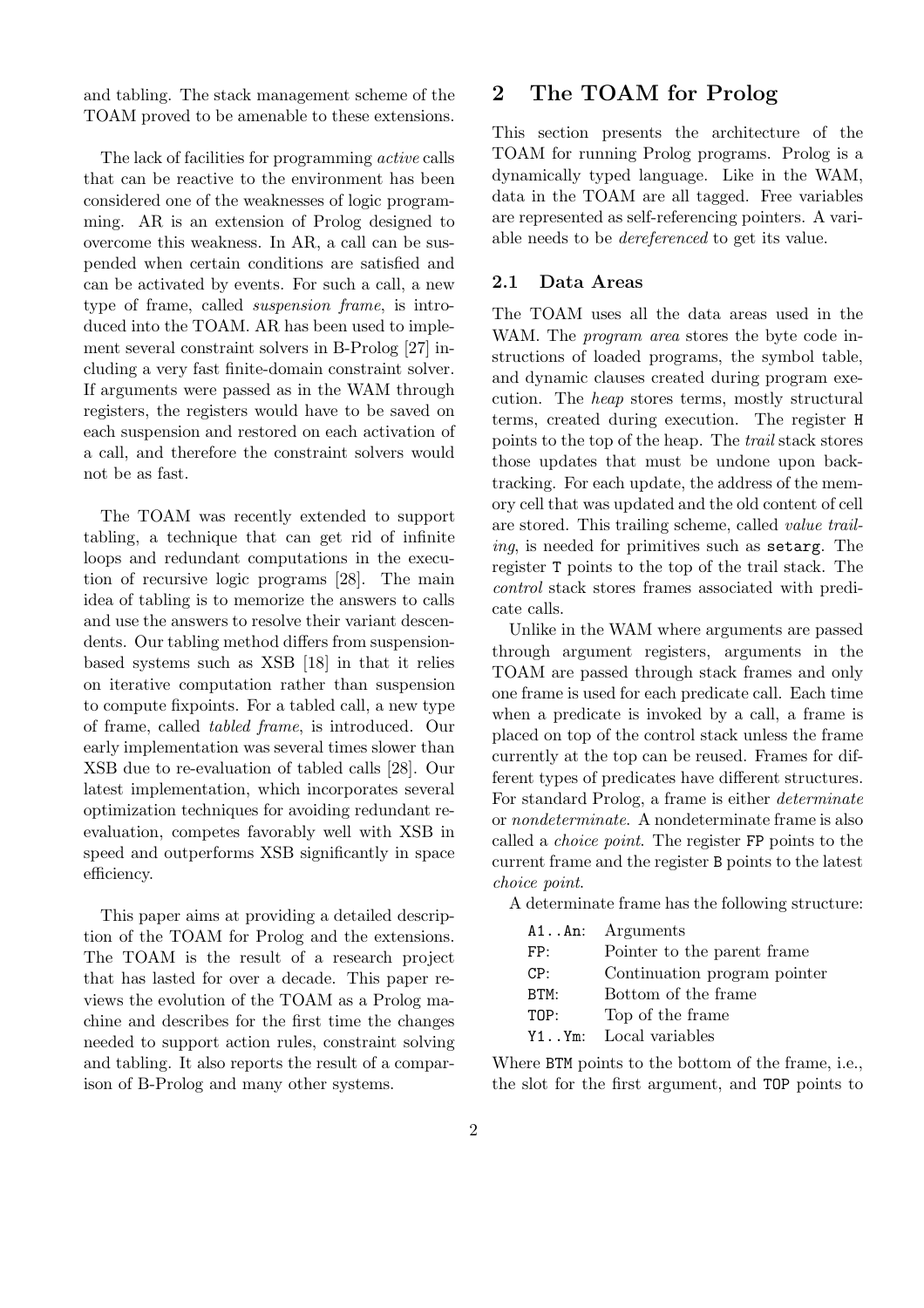the top of the frame, i.e., the slot just next to that for the last local variable<sup>1</sup>. The  $TOP$  register points to the next available slot on the stack. The BTM slot was not in the original version [26]. This slot was introduced for garbage collection purpose. The FP register points to the FP slot of the current frame. Arguments and local variables are accessed through offsets with respect to the FP slot. An argument or a local variable is denoted as  $y(1)$  where I is the offset. Arguments have positive offsets and local variables have negative offsets.

It is the caller's job to place the arguments and fill in the FP, and CP slots. The callee fills in the BTM and TOP slots and initializes the local variables<sup>2</sup>.

A choice point frame contains, besides the slots in a determinate frame, four slots located between the TOP slot and local variables:

- CPF: Backtracking program pointer
- H: Top of the heap
- T: Top of the trail
- B: Parent choice point

The CPF slot stores the program pointer to continue with when the current branch fails. The slot H points to the top of the heap when the frame is allocated. As in the WAM, a new register, called HB, is used as an alias for B->H. When a variable is bound, it must be trailed if it is older than B or  $HB<sup>3</sup>$ .

The version presented in [26] had another type of frame, called *non-flat*, for determinate programs that have non-flat guards. This frame was abandoned since it is difficult for the compiler to extract non-flat guards and take advantage of this offering.

There are no argument registers for passing arguments, but there are temporary registers for holding data between predicate invocations. Temporary registers are denoted as  $x(1)$ ,  $x(2)$ , and so on. In addition, two registers named S and RW of the WAM are also used. The S register points to the next component of a compound term to be unified, and the RW denotes the mode of unification, which is either *read* or *write*<sup>4</sup>

#### **2.2 Instruction Set**

We present the instruction set through examples. We consider compilation of *matching clauses* in the form of

 $H: -G : B$ .

 $H: -G$  ? B.

where H is called the *head*, G the *guard*, and B the *body*. One-directional matching rather than full unification is used to choose clauses for a call. A clause is applicable to a call C if C matches the head, i.e., the head becomes identical to C after a substitution is performed to it  $(H\theta = C)$ , and the guard succeeds  $(G\theta)$ . The operator ':' indicates commitment: the remaining clauses will be disregarded when B fails. The operator '?' indicates nondeterminate choice: the remaining clauses will be tried automatically when  $B$  fails. A predicate is said to be *determinate* if no operator '?' is used; otherwise, it is called *nondeterminate*.

#### **2.2.1 Compiling determinate programs**

The first instruction for a determinate predicate is allocate det and the last instruction for a clause is return\_a. The allocate\_det instruction takes two operands: the arity and the number of local variables. Unification can be *input* or *output*. Output unification is compiled into a *unify* instruction followed a sequence of *unify arg* instructions. For example,

```
\% p(V):-true : V=f(a).
p/1: allocate_det 1,0
     unify_struct y(1), f/1
     unify_arg_atom a
     return_a
```
<sup>4</sup>It is possible to let the S register take over the role of the RW register: The current unification is in write mode if S is null, and in read mode if S points to the heap [personal] communication with Bart Demoen].

 $1$ <sup>1</sup>It is a convention in the literature that the stack is assumed to grow downwards

<sup>2</sup>Variables need to be initialized for garbage collection purpose.

<sup>3</sup>A variable is called a *stack* variable if it resides on the stack and a *heap* variable if it resides on the heap. A stack variable is older than B if it resides in a frame that is older than the latest choice point or it is an argument in the latest choice point. A heap variable is older than HB if it was created before the latest choice point was pushed on to the stack.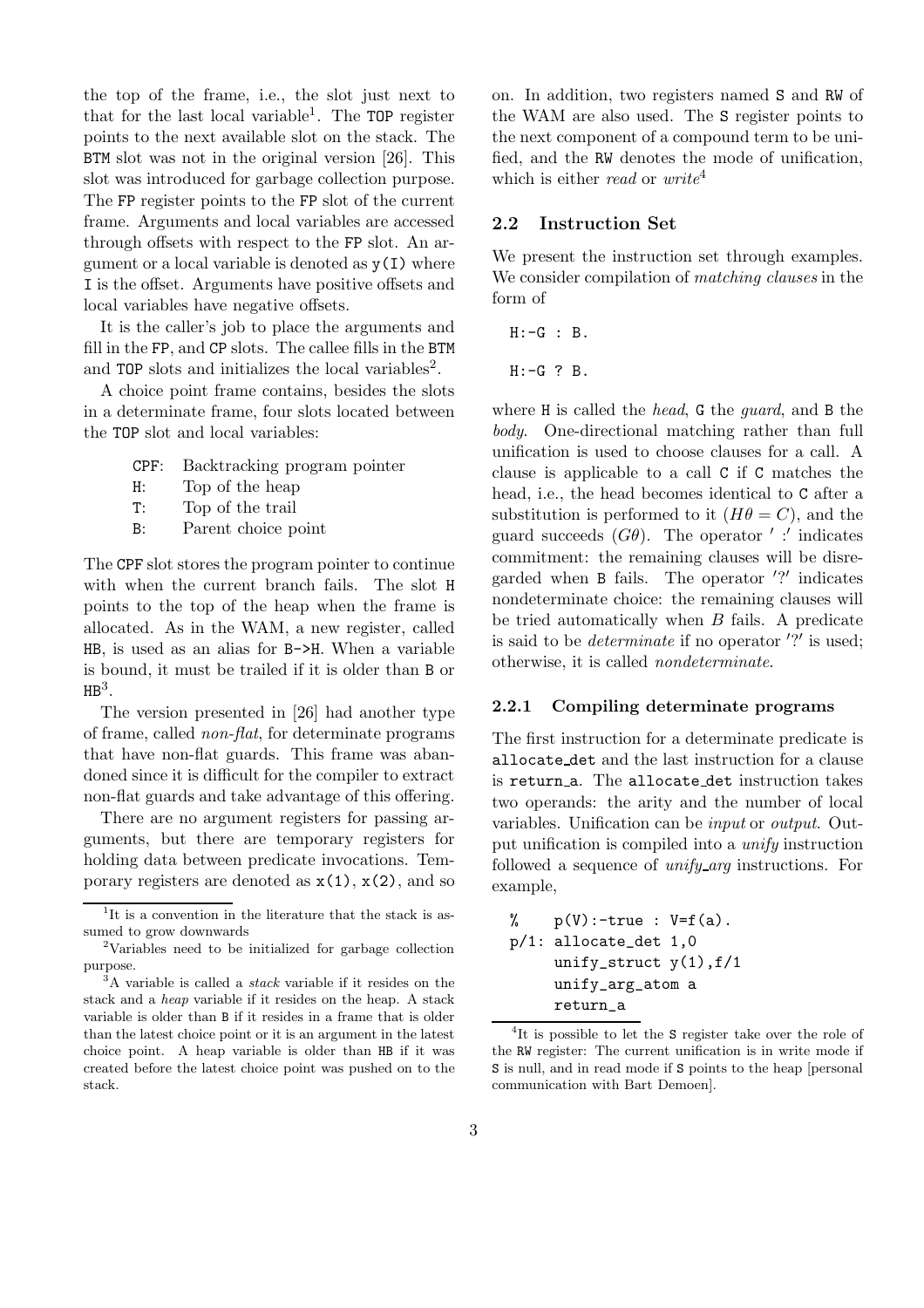Input unification is compiled into a *conditional jump* instruction followed possibly by a sequence of *fetch* instructions. For example,

```
% p(f(a)):-true : true.
p/1: allocate_det 1,0
     jmpn_eq_struct y(1),f/1,fail
     fetch_var x(1)
     jmpn_eq_atom x(1),a,fail
     return_a
```
Each call in the body of a clause is compiled into a sequence of *argument passing* and *build* instructions followed by a *call* instruction. For example,

```
\% p(V):-true : q(f(V)).
p/1: allocate_det 1,0
     pass_struct f/1
     build_value y(1)
     call q/1
     return_a
```
The TOP register points to the slot for the next argument. Each time after an argument is passed, TOP moves to the next slot.

#### **2.2.2 Last call optimization**

Last call optimization is an important optimization technique that allows the last call of a clause to reuse the current frame. A last call is compiled into a sequence of *move* instructions that rearranges the arguments into the correct order followed by an *execute* instruction. Arguments may overwrite the FP and CP slots. If this is the case, the two slots must be saved before the arguments are moved and later restored after the arguments are in order. For this purpose, the *save fp cp* and *restore fp cp* instructions are introduced. For example,

```
% p(U,V):-true : q(V).p/2: allocate 2,0
     save_fp_cp
     move_value y(2), y(1)restore_fp_cp 1
     execute q/2
```
The *move\_value* moves V to the slot allocated to U, and the *restore fp cp* restores FP to the place originally used for V and CP to the slot next to it.

The need to rearrange arguments of last calls to make last call optimization possible is considered a weakness of the TOAM [6]. In the WAM, arguments need to be rearranged into correct registers for first calls. It is easy to find program patterns that make one machine arbitrarily worse than the other. Nevertheless, our investigation of a large number of programs shows that last calls have more to share with the heads than first calls in most tail recursive predicates.

#### **2.2.3 Compiling nondeterminate predicates**

The first instruction for a nondeterminate predicate is allocate nondet and last instruction for a nondeterminate clause is return b. The return b instruction returns control to the caller without reclaiming the current frame. The fork instruction sets the backtracking pointer CPF. The cut instruction discards the current choice point, i.e., resets the B register to the B slot of the latest choice point (B->B). The following example illustrates the use of these instructions.

```
% p(X):-true ? X=a.
% p(X):-true : X=b.p/1: allocate_nondet 1,0
     fork C2
     unify_atom y(1), a
     return_b
C2: cut
     unify_atom y(1), b
     return_a
```
#### **2.2.4 Last call optimization revisited**

For a clause, the current frame may not be the topmost one when the last call is encountered if some call before it has left choice points on the stack. If this is the case, the last call cannot reuse the current frame. It is undecidable at compile time whether a last call can reuse the current frame. For this reason, the compiler generates two streams of code for each last call: One reuses the current frame and the other uses a new frame. For example,

 $\% p(X)$ :-true : q(X),  $r(X)$ .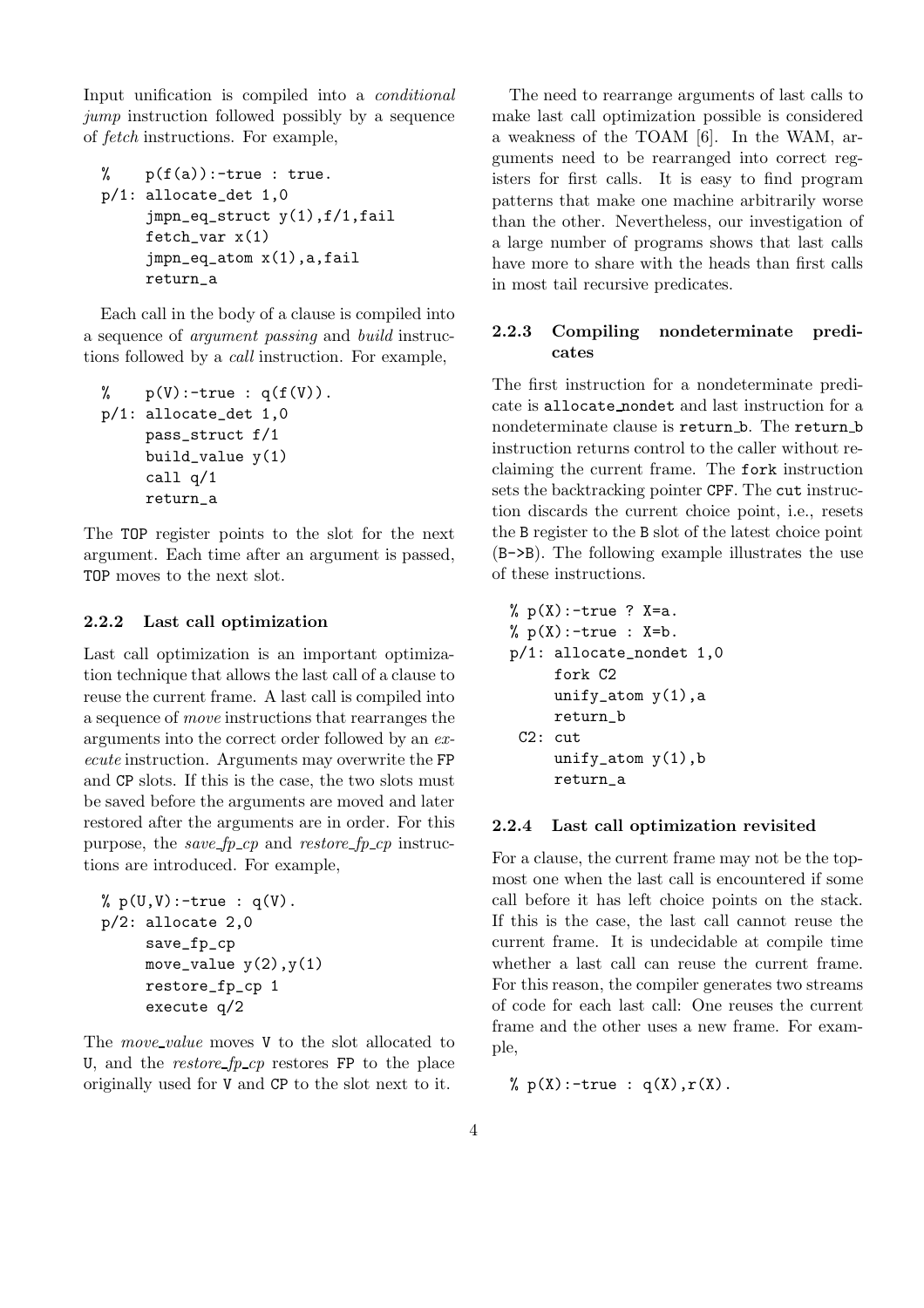```
p/1: allocate_nondet 1,0
     para_value y(1)
     call q/1
     jmpn_top_frame lab
     execute r/1 % reuse the frame
lab: para_value y(1) % use a new frame
     call r/1
     return_b
```
The jmpn\_top\_frame L moves control to L if the current frame is not the top-most one.

#### **2.2.5 Compiling predicates into matching trees**

The TOAM compiler accepts matching clauses and compiles them into a compact form called *matching trees*. In this way, shared tests among different clauses are merged and thus need to be evaluated only once for a call. The B-Prolog compiler and the library are made up of matching clauses only.

For a standard Prolog program, the compiler translates it into matching clauses quite naively. For each predicate, if there are two consecutive clauses whose heads have nonvariable terms in the same argument position, then the compiler specializes it into two: one taking care of the input case and the other taking care of the output case of the argument. Specialization is only done on one argument.

#### **2.3 Performance Evaluation**

Table 1 compares the speed of seven Prolog systems: B-Prolog 6.4 (BP), Bin-Prolog 9.47 (BIN), Eclipse 5.5  $\#46$  (EP), Gnu-Prolog 1.2.16 (GP), Sicstus 3.10 (SP), Swi-Prolog 5.0.10, and XSB 2.5. All the systems are emulator based and all the emulators were compiled with the Microsoft VC++ compiler. Several other popular systems including Cao-Prolog, K-Prolog, and YAP were not compared because their emulators were not compiled with MVC5. Several other systems such as IF/Prolog were not compared because they were not available for evaluation. For those systems

that offer more than one execution mode, such as Eclipse and SWI, the fast execution mode was selected<sup>6</sup>. The programs used in the comparison are from the Aquarius benchmark suite<sup>7</sup>. Each program was run at least 10 times (some were run 10000 times) and the average was taken. The comparison was conducted on a Windows XP machine with a 1.7G CPU and 760M RAM.

B-Prolog is comparable with Sicstus and is faster than the other WAM-based systems compared. In [5] and [7] the following advices are given on implementing a fast emulator: (1) a good discipline for writing C code, (2) selective use of GCC features, (3) a decent basic abstract machine code generator, (4) some instruction compression, and (5) some instruction specialization. One advice that is missing is *pursuing a new architecture while preserving the wisdom of the WAM*. The implementation effort put into B-Prolog is arguably incomparable with that put into some of the very sophisticated systems. The high performance of B-Prolog is attributed to a large extent to the TOAM architecture.

In [6] Demoen and Nguyen attribute the good performance of B-Prolog to instruction compression and two-stream dispatching. That observation contradicts our measurement. There are 220 instructions in the TOAM for compiling Prolog. This number is not large compared with some machines that have over 300 instructions. Our measurement shows that instruction compression only leads to up to 30% speed-ups. That means BP would be ranked second in the compared systems even without any instruction compression. Two-stream dispatching is a technique used in some Prolog emulators that avoids read/write mode checking through two interpreters, one for read mode and the other for write mode unification instructions. Early versions of B-Prolog adopted two interpreters. In version 6.3 and newer, this two-stream dispatching scheme was abandoned. Interestingly this change didn't lead to any slow-down.

<sup>5</sup>Cao and YAP were compiled using Cgwin GCC, which does not provide a correct timer for Windows. YAP has the reputation as being the fastest Prolog emulator with GCC [5, 9].

<sup>6</sup>GP has native code compilers for several platforms, but not for Windows yet.

<sup>7</sup>All the benchmarks used in this comparison and other comparisons are available from probp.com/bench.tar.gz.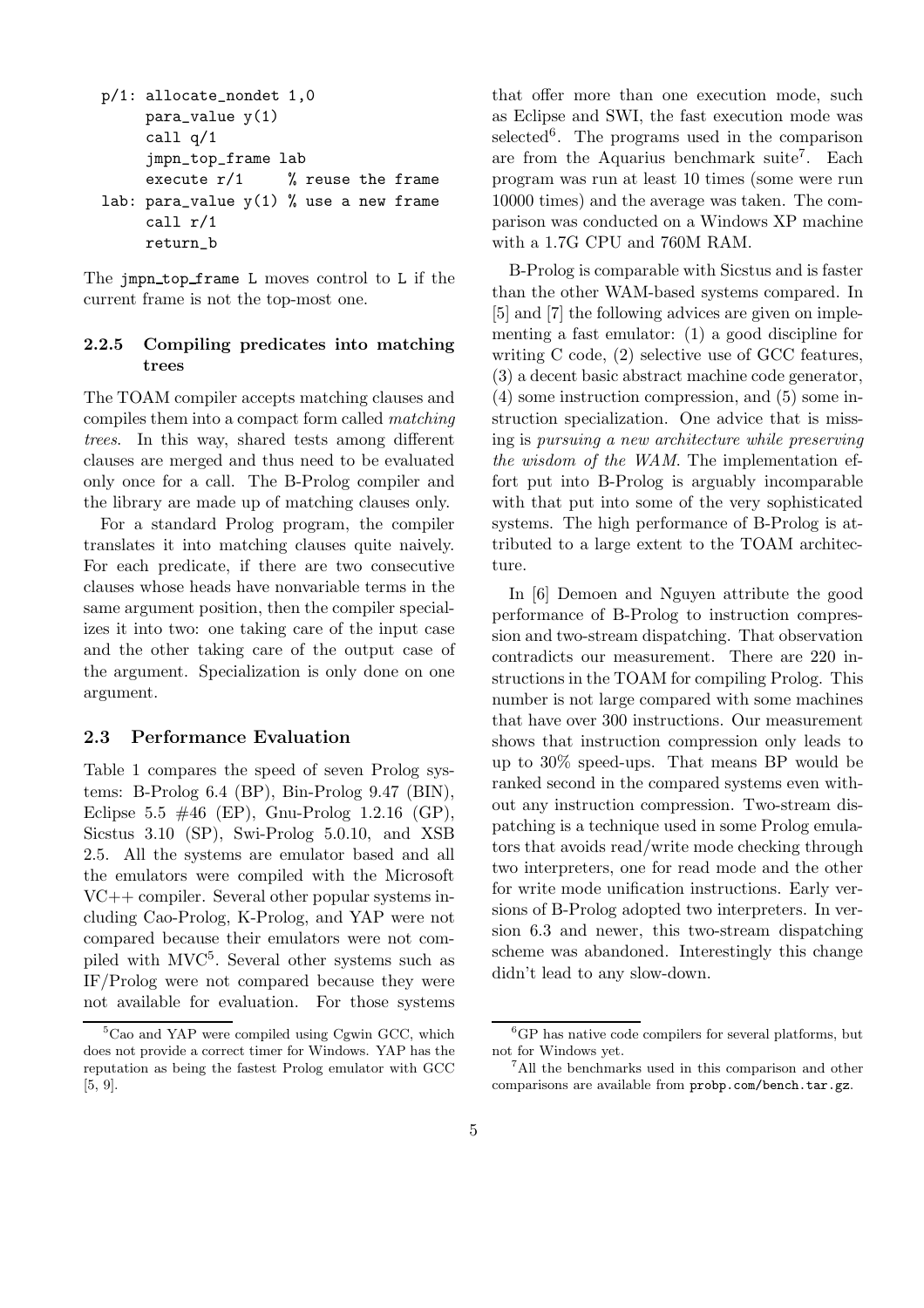| $\cup$ $\cup$ $\cup$ $\cup$ $\cup$ $\cup$ $\cup$ $\cup$ |    |      |      |       |          |      |      |
|---------------------------------------------------------|----|------|------|-------|----------|------|------|
| Program                                                 | ΒP | BIN  | ЕP   | GP    | SP       | SWI  | XSB  |
| boyer                                                   | 1  | 1.97 | 1.25 | 4.22  | 0.85     | 3.57 | 3.43 |
| browse                                                  | 1  | 2.04 | 1.56 | 3.74  | 0.88     | 3.41 | 2.26 |
| cparser                                                 | 1  | 1.47 | 1.31 | 2.57  | 1.20     | 2.15 | 1.89 |
| crypt                                                   | 1  | 1.00 | 1.50 | 4.75  | 1.00     | 3.50 | 2.50 |
| fast_mu                                                 | 1  | 2.00 | 2.00 | 5.00  | 1.10     | 4.00 | 3.00 |
| $\text{flatten}$                                        | 1  | 1.70 | 1.00 | 3.00  | 0.60     | 2.60 | 3.00 |
| meta qsort                                              | 1  | 2.11 | 0.80 | 3.00  | 0.60     | 2.10 | 2.21 |
| mu                                                      | 1  | 0.93 | 1.00 | 2.44  | 0.71     | 2.29 | 1.64 |
| nreverse                                                | 1  | 1.50 | 0.75 | 4.25  | 0.50     | 5.25 | 2.25 |
| poly 10                                                 | 1  | 1.52 | 1.31 | 3.54  | 0.89     | 2.89 | 3.78 |
| prover                                                  | 1  | 1.41 | 1.27 | 2.82  | 0.99     | 2.39 | 2.25 |
| qsort                                                   | 1  | 1.43 | 1.29 | 4.00  | 0.71     | 3.87 | 3.00 |
| queens $8$                                              | 1  | 1.30 | 1.89 | 6.37  | 0.95     | 4.43 | 2.66 |
| query                                                   | 1  | 1.90 | 2.33 | 4.67  | 1.33     | 3.03 | 2.67 |
| reducer                                                 | 1  | 1.60 | 1.12 | 3.00  | 0.98     | 2.62 | 2.70 |
| sendmore                                                | 1  | 3.11 | 3.14 | 9.37  | $2.05\,$ | 5.96 | 4.00 |
| sanalyzer                                               | 1  | 1.50 | 1.00 | 2.37  | 0.67     | 2.00 | 2.00 |
| $_{\rm tak}$                                            | 1  | 3.18 | 2.93 | 10.24 | 1.46     | 6.61 | 5.88 |
| zebra                                                   | 1  | 0.86 | 0.78 | 0.88  | 0.62     | 1.33 | 1.05 |
| $<$ mean $>$                                            | 1  | 1.71 | 1.49 | 4.22  | 0.95     | 3.37 | 2.75 |

Table 1: Speed comparison of Prolog systems  $(CPII time)$ 

# **3 The TOAM for Action Rules and Constraint Solving**

Prolog is a goal-driven programming language. Many applications including interactive graphical user interfaces, propagation-based constraint solvers, and agent-based systems require eventdriven computing. The TOAM is extended to support *action rules* (AR), an event-driven programming language.

#### **3.1 Action Rules**

An *action rule* takes the following form:

#### Agent Condition {Event} => Action

where Agent represents a pattern for agents, Condition is a sequence of conditions on the agents, Event is a pattern for events that can activate the agents, and Action is a sequence of actions performed by the agents when they are activated.

All conditions in Condition must be in-line tests. The Event together with the enclosing braces is optional. If an action rule does not have any event pattern specified, then the rule is called a *commitment rule*. A set of built-in events is provided for programming constraint propagators and

interactive graphical user interfaces. A user program can create and post its own events and define agents to handle them. A user-defined event takes the form of  $event(X,T)$  where X is a variable, called a *suspension variable*, that connects the event with its handling agents, and T is a Prolog term that contains the information to be transmitted to the agents. If the event poster does not have any information to be transmitted to the agents, then the second argument T can be omitted. The built-in post(E) posts an event.

When an agent is created, the system searches in its definition for a rule whose agent-pattern *matches* the agent and whose conditions are satisfied. This kind of rules is said to be *applicable* to the agent.

The rules in the definition are searched sequentially. If the rule found is a commitment rule in which no event pattern is specified, the actions will be executed. The agent will commit to the actions and a failure of the actions will lead to the failure of the agent. If the rule found is an action rule, the agent will be suspended until it is *activated* by an event. When the agent is activated, the conditions are tested *again*. If they are met, the actions will be executed. A failure of any action will cause the agent to fail. The agent does not vanish after the actions are executed, but instead turns to wait until it is activated again. So, besides the difference in event-handling, the action rule  $H, C, \{E\}$  $\Rightarrow$  B' is similar to the guarded clause 'H :- C | B, H', which clones the agent after the action B is executed.

There is no primitive for killing agents explicitly. An agent vanishes only when a commitment rule is applied to it or it fails.

For example, the following defines an agent that echoes the messages sent to it by event posters.

 $echo\_agent(X)$ ,  $\{event(X, Message)\}$  => write(Message).

The following query,

```
?-echo_agent(Ping), post(event(Ping,ping))
```
creates an agent echo agent(Ping) and then activates it by posting an event.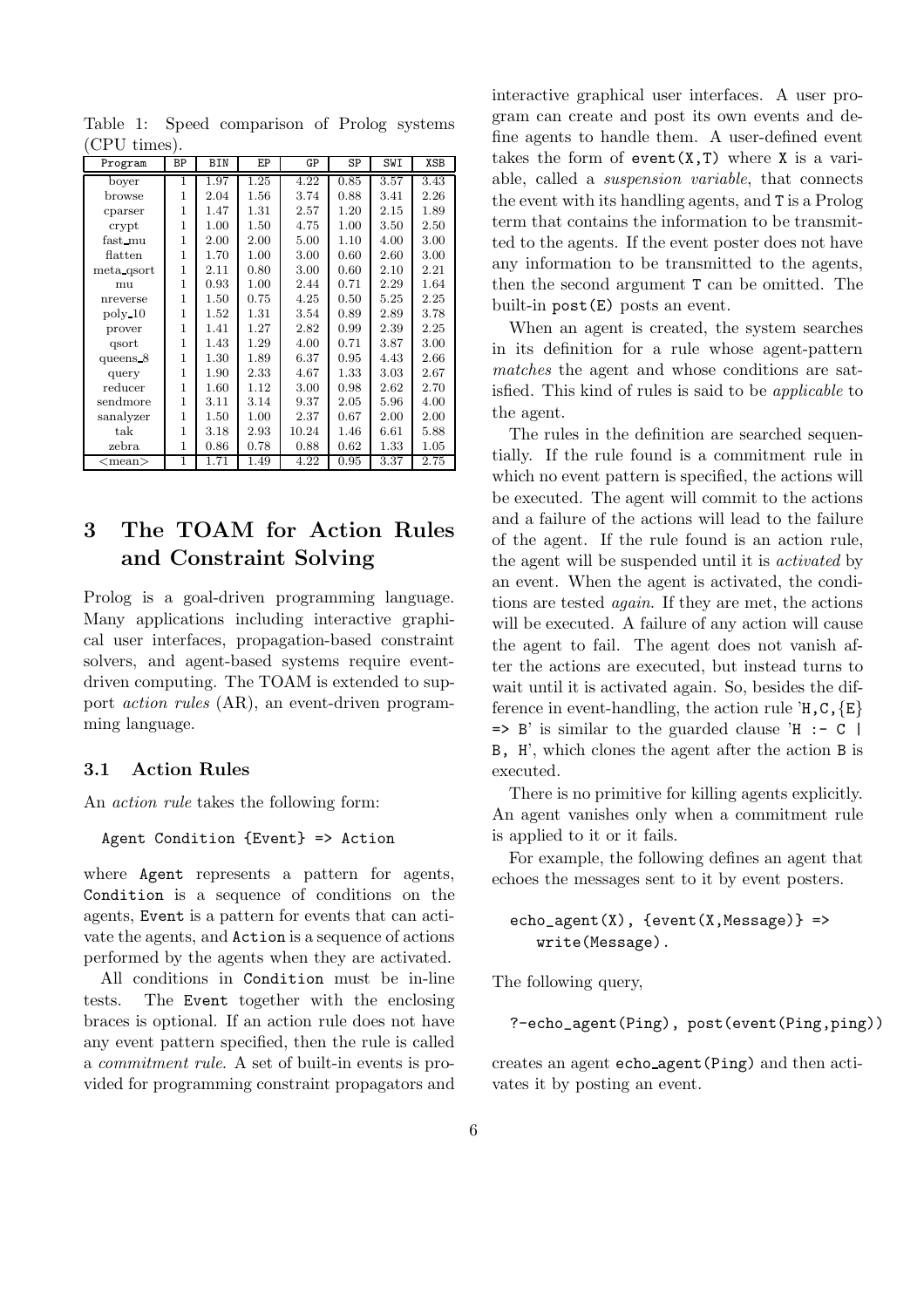#### **3.2 Constraint Solvers**

AR extends various delay constructs such as freeze [4], when declaration [15], and delay clause [13] to allow for the descriptions of not only delay conditions on calls but also activating events and actions. All other delay constructs can be expressed easily in AR. For example, the freeze predicate [4] can be implemented as follows:

```
freeze(X,G), var(X), {ins(X)} > rfreeze(X,G) \Rightarrow call(G).
```
where  $ins(X)$  is an event posted when X is instantiated. As long as X is a free variable, the call freeze $(X, G)$  will be delayed. Only when X becomes a non-variable term, can the second rule be applied.

AR is a powerful language for implementing propagation-based constraint solvers. A domain variable is a suspension variable with some information attached to it. For each domain type, there is a set of built-in events. For example, for finitedomains the following set of events are provided:

ins(X) X is instantiated

 $bound(X)$  Either bound of X is updated

 $dom(X, E)$  An internal element E is excluded

AR can be used to implement various kinds of propagation algorithms [27]. The following shows an example:

```
p(X,Y,C), var(X), var(Y), {dom(Y,Ey)} =>
   Ex is Ey+C,
   fd_exclude(X,Ex).
p(X, Y, C) \implies true.
```
The propagator maintains the arc consistency on X for the constraint X=Y+C. Whenever an internal element Ey is excluded from the domain of Y, it excludes Ex, the counterpart of Ey, from the domain of X. To have the arc consistency fully maintained, we need other propagators to take care of bound updates of the domain and the instantiation of the domain variable.

#### **3.3 Suspension Frames**

A new type of frame, called *suspension frame*, is introduced for calls that can be suspended and reactivated. A suspension frame extends a determinate frame to contain the following extra slots:

| Suspension frame pointer    |
|-----------------------------|
| State of the call<br>STATE: |
| EVENT: Triggering event     |
| Re-entrance program pointer |
|                             |

The SFP slot connects this frame to the previous suspension frame, STATE indicates the current state of the call, EVENT stores the current triggering event, and REEP stores the re-entrance pointer to continue the execution with when the call is activated.

A call is in the start state when it is created and transits through the inactive and active states before it could reach the exit state. The state inactive means that the call is being suspended, and the state active means that the call has been activated.

There are three chains of frames on the stack: *active*, *choice point*, and *suspension* frame chains. All the active frames are connected by the FP slots, all the choice point frames are connected by the B slots, and all the suspension frames are connected by the SFP slots. With suspension frames, the chain of active frames may not be chronological. A frame may have its FP slot point to a frame on top of it. This kind of *spaghetti stack* has been used in the implementation of Lisp and Smalltalk [14].

### **3.4 Modification of the TOAM for Prolog**

Some of the instructions of the TOAM for Prolog have to be redefined to support action rules and constraint solving, and the garbage collector needs to be modified to garbage collect useless frames on the stack.

The unification instructions are modified to take care of suspension variables. When a suspension variable X is bound to a term, the event  $ins(X)$  is be posted.

For the sake of efficiency, events are not checked immediately after they are posted but instead are postponed until before the execution of the next non-inline call. The allocate instructions are modified to check events. In case an event has been posted on a suspension variable, all the suspension frames of the variable are added into the active chain and the EVENT slots of the frames are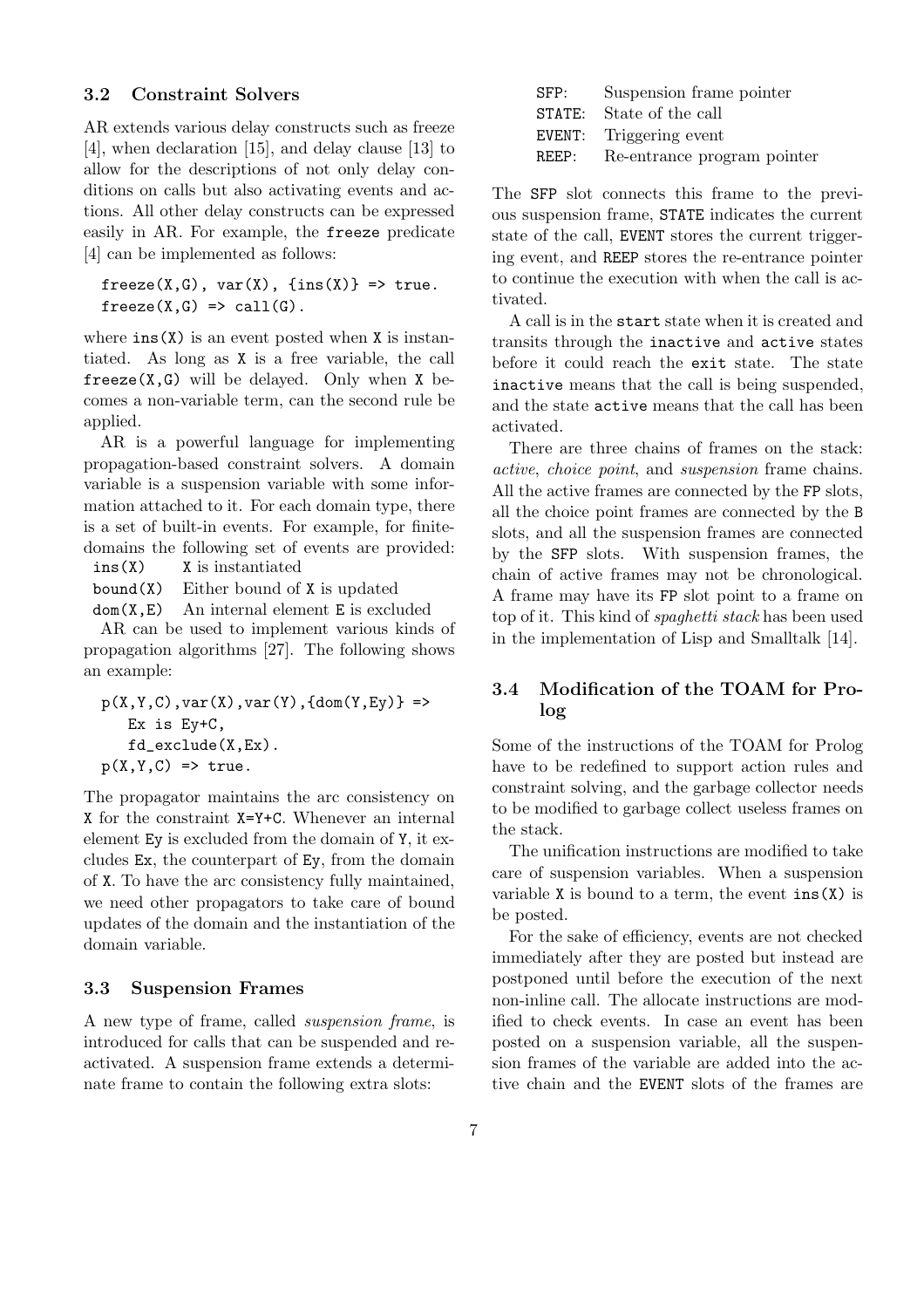filled. If a suspension frame is already on the active chain, then a copy of the frame is made and the copy is added into the active chain. In this way, when there are multiple events posted that are all expected by an agent, the agent will be executed once for each of the events.

With suspension frames, the reclamation of stack frames becomes more complicated. Before when a call exits, the top of the stack could be reset to the top of the latest choice point or the parent frame, whichever is younger. With suspension, however, only the frame itself can be reclaimed. Since any call can be interrupted, run-time checking is needed to ensure the safety of the reclamation of stack frames. For example,

```
\% p(X).
p/1: allocate_det 1,0
     jmpn_top_frame lab
     return_a
lab: return_b
```
Even for the unit clause  $p(X)$ , run-time checking is needed. The jmpn top frame checks whether the current frame is the top-most one. If so, the frame is reclaimed and control is returned; otherwise, only control is returned.

There may be frames that are younger than the latest choice point and that are connected by neither the active nor the suspension chain. These frames are useless and their space is claimed by the garbage collector.

#### **3.5 Compiling Action Rules**

Four new instructions are introduced for action rules. The following example illustrates their usage:

```
\sqrt[6]{p(X,Y,C)}, \text{var}(X), \text{var}(Y), \text{dom}(Y,E_Y) =>
% Ex is Ey+C,
% fd_exclude(X,Ex).
\% p(X,Y,C) => true.
p/3: allocate_susp 3,0
c1: jmpn_var y(3), c2 % var(X)jmpn_var y(2),c2 % var(Y)neck\_susp y(2), x(1), c1 % dom(Y, Ey)add x(1), y(1), x(1) % Ex is Ey+C
     para_value y(3)
```

```
para_value x(1)
     call fd_exclude/2 % fd_exclude(X,Ex)
     return_susp
c2: end_susp
     jmn_top_frame c21
     return_a
c21: return_b
```
The allocate\_susp instruction allocates a suspension frame and initializes the state to start. The two operands tell the arity and the number of local variables, respectively. The neck susp takes three operands:  $y(2)$  refers to the suspension variable,  $x(1)$  refers to the triggering event, and  $c1$ is the re-entrance pointer. This instruction behaves differently depending on the state of the frame. If the frame is in start state, it registers the frame into the suspension variable and returns control after changing the state to inactive. If the frame is active, then it fetches the triggering event from the EVENT slot and stores it in  $x(1)$ . The return susp instruction returns control after changing the state of the current frame to inactive. The end\_susp instruction changes the state to exit.

Action rules are compiled into matching trees such that shared tests among different rules do not need to be executed multiple times. This technique is useful for speeding-up constraint propagators that are defined by multiple rules with shared tests, such as a propagator for the Boolean constraint and.

#### **3.6 Performance Evaluation**

AR has been used to implement constraint solvers over several domains including terms, integers, finite-domains of ground terms, and finite sets. Table 2 compares the speed of B-Prolog and three other CLP(FD) systems: Eclipse (EP), Gnu-Prolog (GP), and Sicstus (SP). B-Prolog is the fastest among the compared systems.

The high performance of the finite-domain constraint solver of B-Prolog is attributed to the following three factors:

1. *Coarse granularity of propagators*. In GP and SP finite-domain constraints are compiled into indexicals [3, 9] while in BP constraints are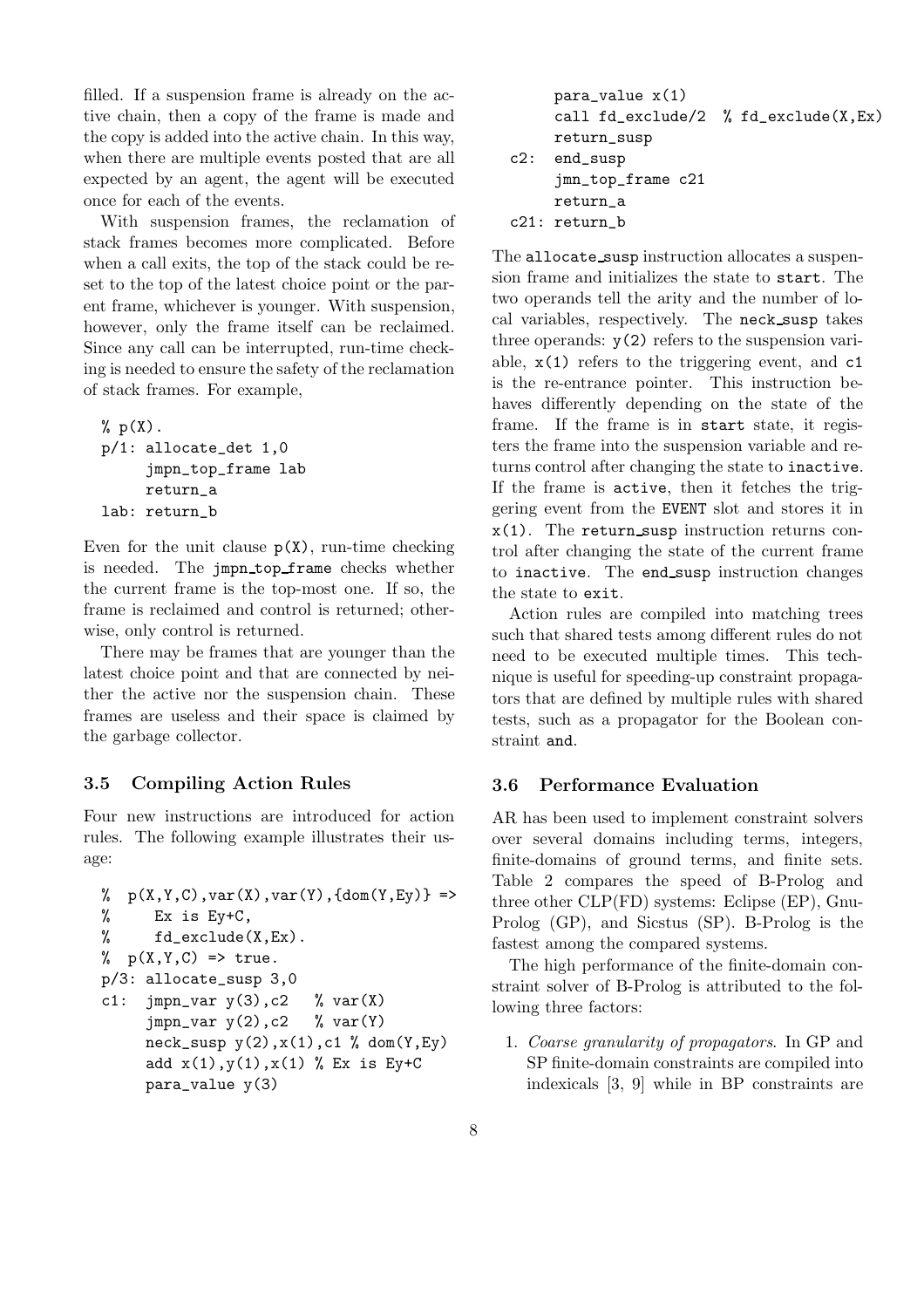| 1111CO J.    |              |       |      |      |
|--------------|--------------|-------|------|------|
| Program      | ΒP           | EP    | GP   | SP   |
| alpha        | 1            | 9.79  | 1.21 | 4.31 |
| bridge       | 1            | 2.17  | 0.51 | 2.54 |
| cars         | 1            | 4.22  | 1.00 | 2.60 |
| color        | 1            | 6.20  | 0.99 | 2.55 |
| eq10         | $\mathbf{1}$ | 4.16  | 3.29 | 3.86 |
| eq20         | $\mathbf{1}$ | 3.90  | 1.90 | 2.79 |
| magic3       | $\mathbf{1}$ | 6.75  | 1.58 | 3.77 |
| magic4       | 1            | 7.33  | 1.50 | 5.17 |
| olympic      | 1            | 11.27 | 2.00 | 4.75 |
| queens1      | $\mathbf{1}$ | 3.81  | 0.38 | 4.26 |
| sendmoney    | 1            | 7.17  | 4.01 | 8.65 |
| sudoku81     | 1            | 5.50  | 2.00 | 6.00 |
| zebra        | 1            | 6.92  | 2.16 | 7.16 |
| $<$ mean $>$ | 1            | 6.09  | 1.73 | 4.49 |

Table 2: Speed comparison of CLP(FD) systems (CPU times).

compiled into propagators defined in action rules. One propagator in BP normally corresponds to a bunch of indexicals.

- 2. *Suppress of redundant activations of propagators*. Some events that cannot lead to the shrinking of any domains are ignored. For example, if multiple events of  $bound(X)$  are posted at the same time, then only one of them needs to be handled, and if bound $(X)$ and  $ins(X)$  are posted at the same time, then the bound(X) event is ignored.
- 3. *Fast suspension and activation of propagators*. Propagators are stored as suspension frames on the stack, and can thus be suspended and activated without saving or restoring the arguments.

# **4 The TOAM for Tabling**

Tabling for Prolog was first proposed by Tamaki and Sato in 1986 [21]. Since then, the research group at SUNY Stony Brook led by David Warren has worked intensively on its theory, implementation, and applications [10, 18, 23]. Recently, tabling has lured researchers from outside the research group[8, 11, 20, 28]. Tabling was first implemented in B-Prolog in 2000 [28], and was recently re-implemented to provide highperformance needed by a statistical learning system [24, 19].

Our new tabling system inherits the main idea from linear tabling [20, 28]: use iterative computation rather than suspension to compute fixpoints. A significant difference between linear tabling and OLDT [21, 23] lies in the handling of variant descendents of a call. In linear tabling, after a descendent consumes all the answers, it either fails or turns into a producer, producing answers by using the alternative clauses of the variant ancestor [28]. A call is called a *looping call* if a variant occurs as a descendent in its evaluation. The evaluation of top-most looping calls, i.e., calls that do not depend on their ancestors to be complete, must be iterated to ensure the completeness of evaluation. A call is said to be in the *iterative mode* when it is re-evaluated.

The new tabling system incorporates new control strategies and optimization techniques. A descendent variant call fails after it consumes all the current answers. This is different from our early implementation in which a descendent call steals the choice point of its variant ancestor. Another difference is in the timing of answer consumption. The early implementation adopts the eager consumption strategy: answers are consumed as early as possible. The new implementation adopts the lazy consumption strategy: for a top-most looping call, answers are consumed after all the answers have been produced. This strategy, which is similar to the *local scheduling* strategy implemented in XSB [10], allows for some optimization techniques for avoiding redundant re-computations.

#### **4.1 Tabled Frames**

A table is used to record calls and their answers. For each call and its variants, there is an entry in the table that stores the state of the call (complete or not) and an answer table for holding the answers generated for the call. Initially, the answer table is empty.

A new frame structure, called *tabled frame*, is introduced for tabled predicates. The frame for a tabled predicate contains the following three slots in addition to those slots stored in a choice point frame: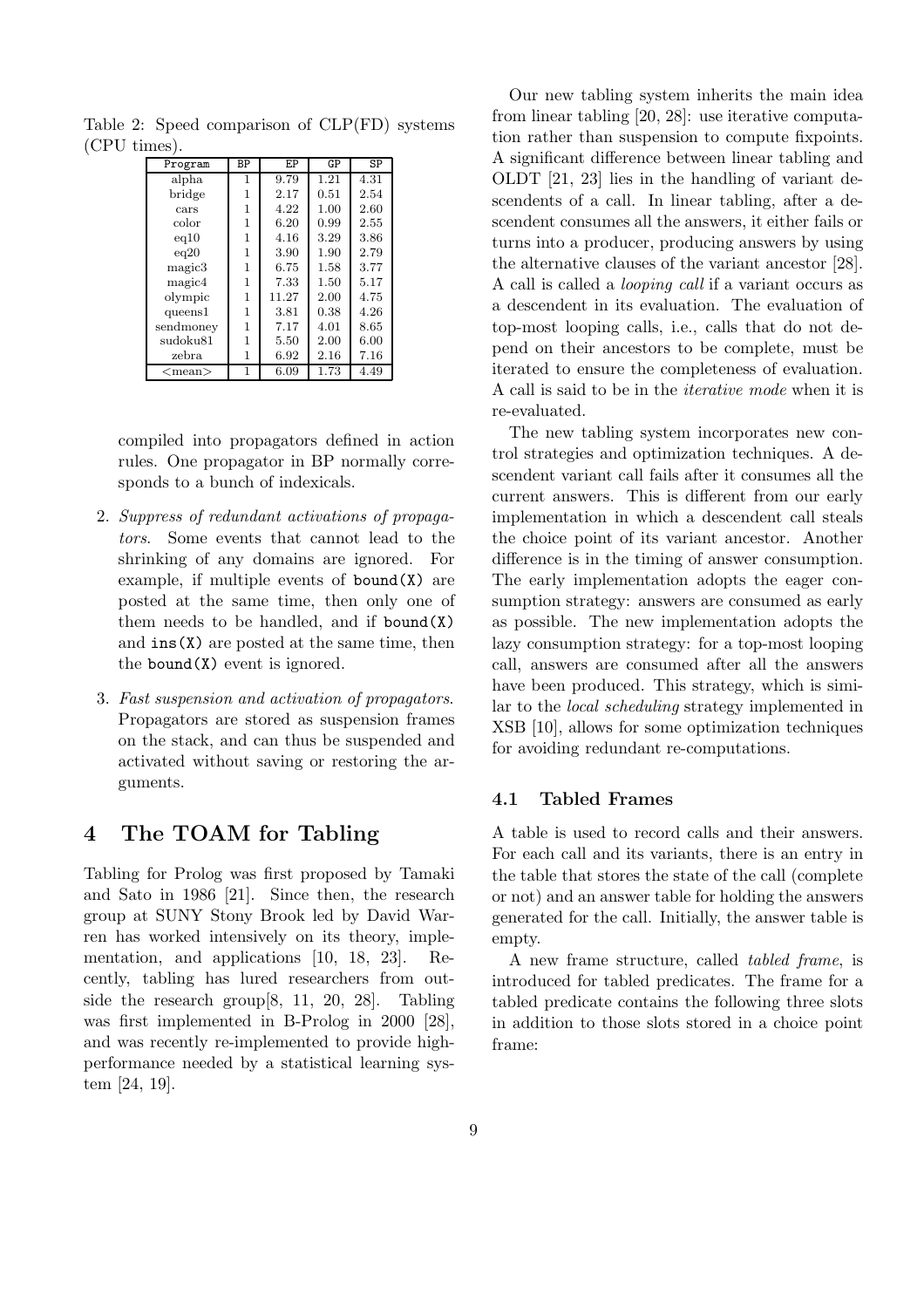| CallTable: | Pointer to the table entry                    |
|------------|-----------------------------------------------|
|            | Current Answer: Pointer to the current answer |
| Revised:   | Table revised or not                          |

The CallTable points to the call table entry. The CurrentAnswer points to the answer that was just consumed. The next answer can be reached from this reference on backtracking. The field Revised tells whether any new answers have been added into the table since the frame was pushed on to the stack. This field will be propagated to the ancestor frames when this frame is deallocated. When execution backtracks to a top-most looping call, if the Revised field is set, then the call will be reevaluated. A top-most looping call is complete if the field is unset after a round of evaluation. At that time, the call and all its dependent calls will be set to *complete*.

#### **4.2 Instructions**

Three new instructions are introduced for tabling, namely, allocate\_table, memo, and check completion. The following example illustrates their usage:

```
\% p(X,Y) : -p(X,Z), e(Z, Y).
\% p(X,Y) : -e(X,Y).
p/2: allocate_table 2,1
    fork c2
    para_value y(2)
    para\_var y(-13)
    call p/2 % p(X,Z)para_value y(-13)para_value y(1)
    call e/2 % e(Z,Y)memo
c2: fork c3
    para_value y(2)
    para_value y(1)
    call e/2 % e(X,Y)memo
c3: check_completion p/2
```
Let A be a call to the predicate. The allocate table instruction allocates a frame for A, and adds an entry to the table if A has not been registered yet. If A has an entry in the table whose state is *complete*, then A is resolved by using the

answers in the table. If A is a pioneer of the current path, meaning that it is encountered for the first time, then control is moved to the next instruction. If A is a follower of some ancestor  $A_0$ , meaning that a loop has been encountered, then it is resolved by using the answers in the table, and is failed after the answers are exhausted.

The memo instruction is executed when an answer is found for  $A$ . If the answer  $A$  is already in the table, then just fail; otherwise fail after the answer is added into the table. The failure of memo postpones the consumption of answers until all paths have been explored.

The check completion instruction is executed when A is being resolved by using program clauses and all the paths have been explored. If A has never occurred in a loop, then  $A$ 's state can be set to *complete* and A can be failed after all the answers are consumed. If A is a top-most looping call, we check whether any new answers were produced during the last round of evaluation. If so, A is resolved again by using program clauses starting at p/2. Otherwise, if no new answer was produced, A is resolved by answers after being set to *complete*. Notice that a top-most looping call does not return any answers until it is complete. If A is a looping call but not a top-most one, A will be resolved by using answers after its state is set to *temporary complete*. A will be set to *complete* after its top-most looping call is complete.

#### **4.3 Performance Evaluation**

The new tabling system incorporates several optimization techniques for avoiding redundant recomputations. For example, for the transitive closure example, the clause  $\gamma p(X,Y) : -e(X,Y)$  needs not be re-evaluated in the iterative mode and the joins of  $p(X,Z)$  and  $e(Z,Y)$  in the clause  $p(X,Y):-p(X,Z),e(Z,Y)$  must have one new answer involved. These optimization techniques significantly improve the speed of the tabling system.

Table 3 compares the speed and space performance of B-Prolog and XSB on a set of benchmarks: tcl and tcr are, respectively, the leftrecursive and the right-recursive definitions of the transitive closure of a relation, peep and read are two program analyzers from [8], and atr is a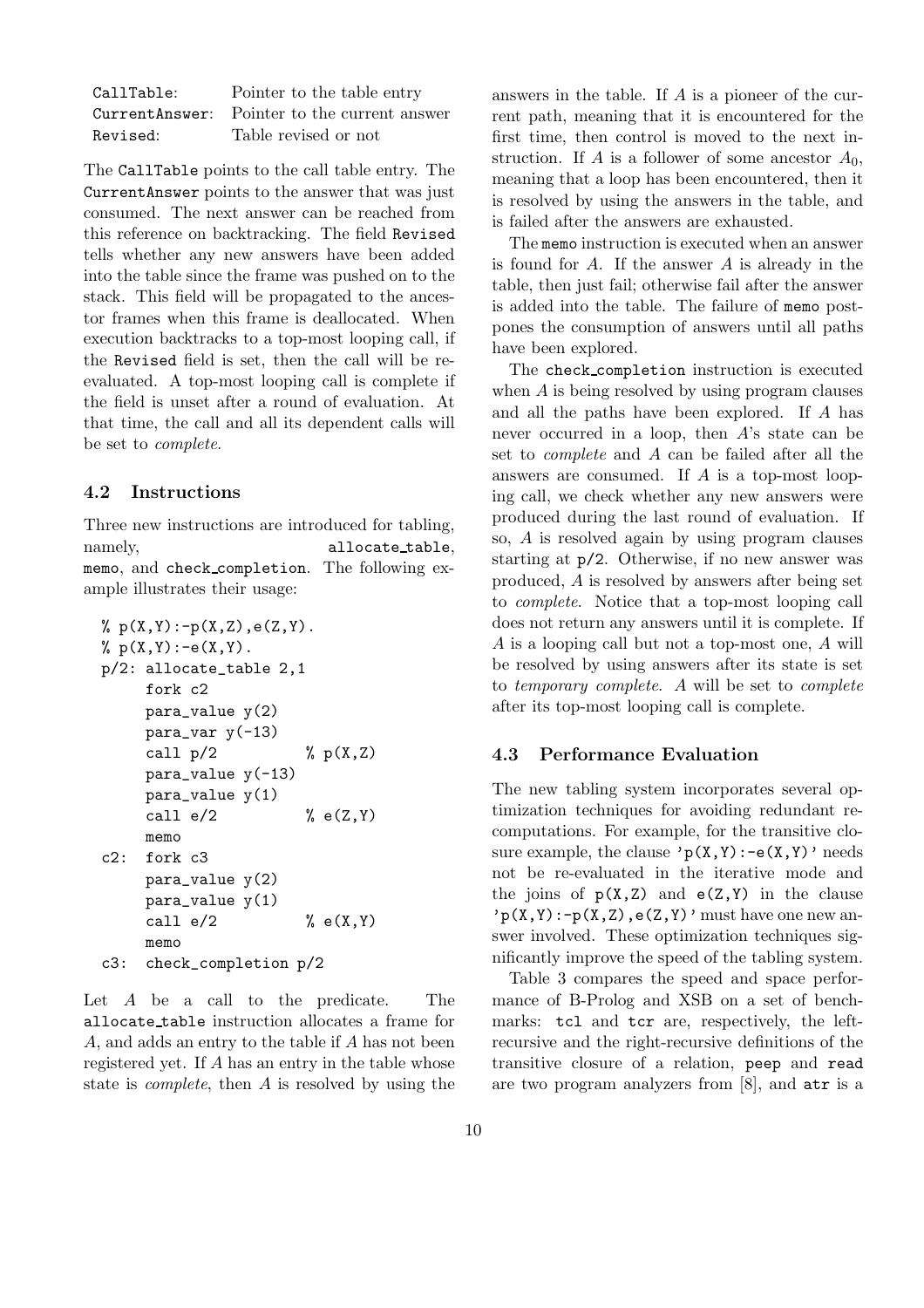Table 3: Comparing Two Tabling Systems.

| program      | ВP | <b>XSB</b> |             |             |  |
|--------------|----|------------|-------------|-------------|--|
|              |    | Time       | Stack space | Table space |  |
| $_{\rm tcl}$ |    | 1.48       | 1.14        | 1.15        |  |
| tcr          |    | 1.04       | 13.83       | 1.01        |  |
| read         |    | 1.83       | 15.52       | 0.16        |  |
| peep         |    | 2.45       | 3.56        | 0.10        |  |
| atr          |    | 1.97       | 37.46       | 3.08        |  |
| $<$ mean $>$ |    | 1.76       | 14.31       | 1.10        |  |

parser of a natural language defined by 800 grammar rules. B-Prolog is faster than XSB and consumes an order of magnitude less stack space<sup>8</sup> than XSB. For peep and read, BP consumes 5-10 times more table space than XSB because of the data structures used for tables and also because of the fact that BP tables automatically some extra predicates to avoid re-computation. In BP hash tables are used while in XSB tries [16] are used in the management of tables.

# **5 Conclusion**

This paper has presented the TOAM, a highperformance abstract machine for Prolog and some of its extensions including event-driven programming, constraint solving, and tabling. One of the big differences between the TOAM and the WAM is in argument passing: arguments are passed through stack frames in the TOAM. Our decision to choose the old argument-passing scheme is a right one. The stack management scheme of the TOAM proved effective for Prolog and the extensions. For each of the extensions, a new type of frame is introduced. Since arguments are placed on the stack, it is unnecessary to save or restore the arguments of a call when the call is suspended or restored. It is unnecessary either to save or restore the arguments when a tabled call is re-evaluated.

B-Prolog, which adopts the TOAM, is comparable in speed with the fastest Prolog systems compared and is considerably more efficient than its

peers as a CLP(FD) system and a tabling system. The implementation effort put into B-Prolog is arguably incomparable with that put into some of the very sophisticated systems. The high performance is attributed to a large extent to the right decision we made in the design of the TOAM.

### **References**

- [1] Aho, A. V., Sethi, R., and Ullman, J. D. *Compilers: principles, techniques, tools*. Addison-Wesley, 1986.
- [2] Ait-Kaci, H. *Warren's Abstract Machine*. The MIT Press, Cambridge, MA, 1991.
- [3] Carlsson, M., Ottosson, G., and Carlson, B. An open-ended finite domain constraint solver. In *Ninth International Symposium on Programming Languages, Implementations, Logics, and Programs (PLILP'97)* (Sept. 1997), vol. 1292 of *Lecture Notes in Computer Science*, Springer-Verlag, Berlin.
- [4] COLMERAUER, A. Equations and inequations on finite and infinite trees. In *Proceedings of the International Conference on Fifth Generation Computer Systems (FGCS-84)* (Tokyo, Japan, Nov. 1984), ICOT, pp. 85–99.
- [5] COSTA, V. Optimizing bytecode emulation for Prolog. In *LNCS (PPDP)* (Sept. 1999), vol. 1551 of *Lecture Notes in Computer Science*, Springer-Verlag, Berlin, pp. 261–277.
- [6] Demoen, B., and Nguyen, P.-L. On the impact of argument passing on the performance of the wam and B-Prolog. Technical Report CW 300, Katholieke Universiteit Leuven.
- [7] Demoen, B., and Nguyen, P.-L. So many WAM variations, so little time. *LNCS (CL) 1861* (2000), 1240–1254.
- [8] Demoen, B., and Sagonas, K. CHAT: The copy-hybrid approach to tabling. *LNCS (PADL) 1551* (1999), 106–121.

<sup>8</sup>The total of local, global, choice point, trail, and SLG completion stack spaces for XSB, and the total of control, heap, and trail stack spaces for BP.